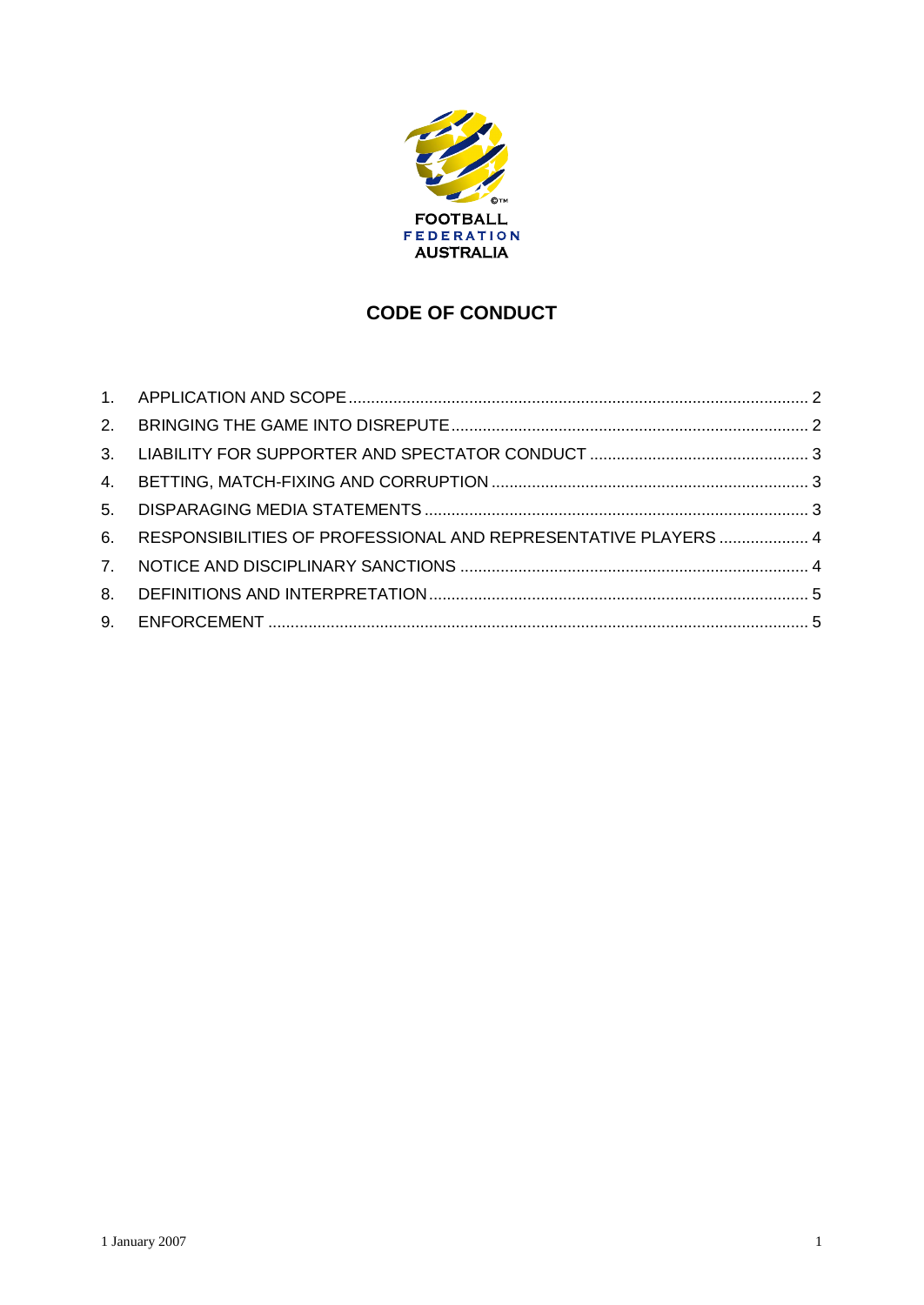## **1. APPLICATION AND SCOPE**

- 1.1 This Code of Conduct aims to promote and strengthen the reputation of football in Australia by establishing a standard of performance, behaviour and professionalism for its participants and stakeholders. In addition, it seeks to deter conduct that could impair public confidence in the honest and professional conduct of Matches or in the integrity and good character of its participants.
- 1.2 This Code:
	- (a) forms part of the FFA Statutes and applies to the conduct and behaviour of FFA, Member Federations, Competition Administrators, Clubs, Players, Officials and Agents<br>(*Members*);<br>(b) applies to all forms of organised football under FFA's jurisdiction, including eleven-a-(**Members**);
	- side, modified football, futsal, indoor and beach football; (b) applies to all forms of organised football under FFA's jurisdiction, including eleven-a-<br>side, modified football, futsal, indoor and beach football;<br>(c) continues to apply to a Member even after that Member's associati
	- employment or engagement has ended, if that Member breached this Code while a current Member; and
	- (d) does not limit or restrict the application of FFA Statutes and, in particular, the National Disciplinary Regulations, Member Protection Policy or Anti-Doping Policy.
- 1.3 This Code of Conduct may be supplemented by additional codes of behaviour or ethics, provided that they are not inconsistent with the terms of this Code.

# **2. BRINGING THE GAME INTO DISREPUTE**

- 2.1 A Member must not bring FFA or the game of football into Disrepute.
- 2.2 Without limiting the generality of clause 2.1, a Member will be taken as having brought football into Disrepute if any of the following occurs:
	- (a) discriminatory behaviour, including public disparagement of, discrimination against, or vilification of, a person on account of an Attribute;
	- (b) harassment, including sexual harassment or any unwelcome sexual conduct which makes a person feel offended, humiliated and/or intimidated where that reaction is reasonable in the circumstances;
	- (c) offensive behaviour, including offensive, obscene or insulting gestures, language or chanting;
	- (d) incitement of hatred or violence;
	- (e) spectator or crowd violence;
	- (f) intimidation of Match Officials, including use of violence or threats to pressure a Match Official to take or omit to take certain action;
	- (g) forgery and falsification, including creation of a false document, forgery of a document or signature, the making of a false claim or providing inaccurate or false information on a prescribed form;
	- (h) corruption, including offering a Benefit or an advantage to a Player or an Official in an attempt to incite him or her to violate FIFA Statutes or FFA Statutes;
	- (i) abuse of position to obtain personal benefit;
	- (j) commission or charge of a criminal offence; or
	- (k) any other conduct, behaviour or statement that materially injures the reputation and goodwill of FFA or football generally.
- 2.3 Players and Officials are entitled to have their privacy respected and this Code is not intended to apply to private activities engaged in by a Player or an Official that are not in the public domain.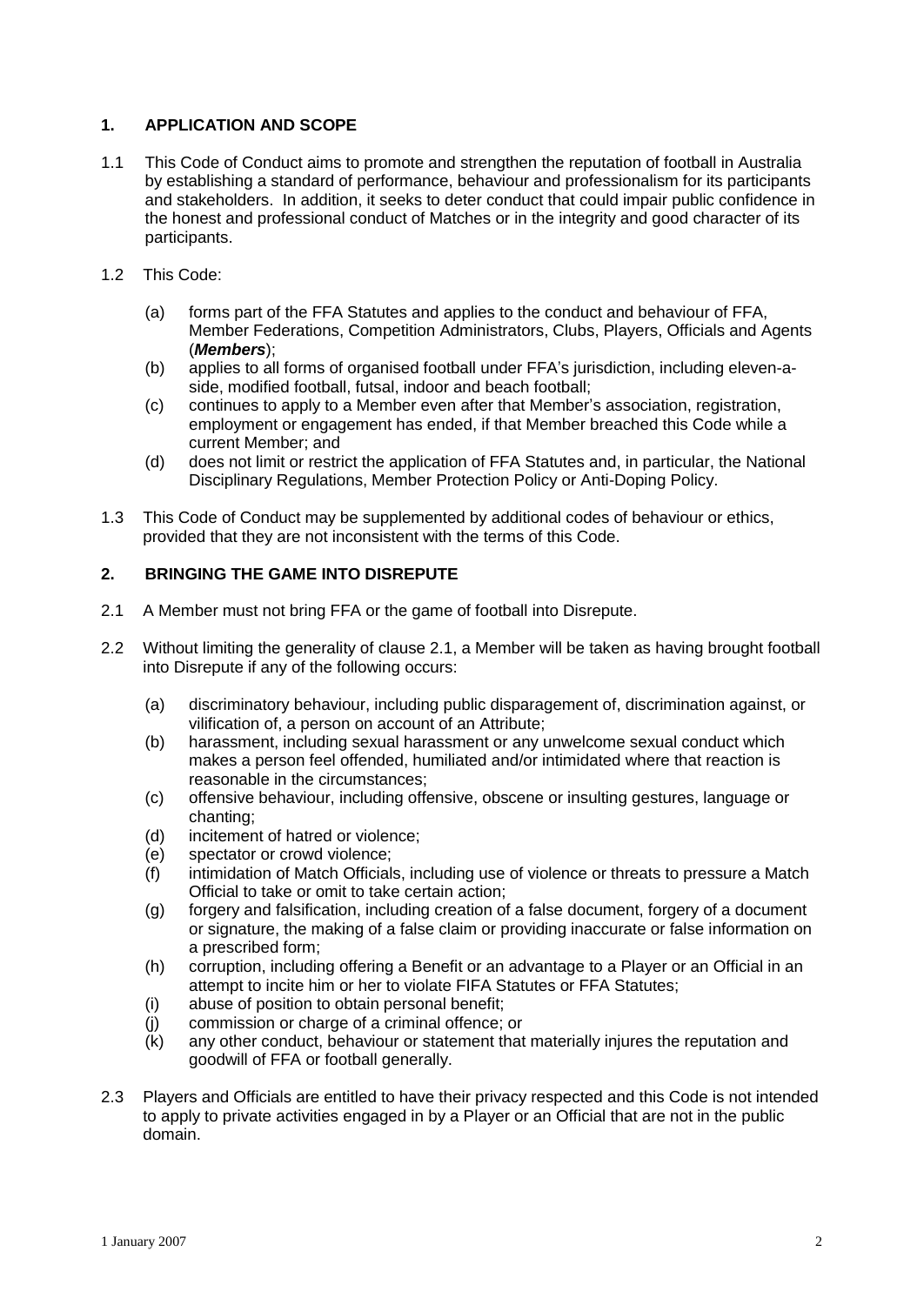## **3. LIABILITY FOR SUPPORTER AND SPECTATOR CONDUCT**

- 3.1 A Club is responsible, and liable, for the conduct and behaviour of its supporters, whether at home or away Matches.
- 3.2 Each patron at a Match must comply with the Spectator Code of Behaviour. It is the host Clubí<sup>s</sup> responsibility to ensure this Spectator Code of Behaviour is implemented and enforced against all spectators.
- 3.3 A guest Club is liable for improper conduct among its own group of supporters. Supporters occupying the quest sector of a stadium are regarded as the quest Club's supporters, unless proven to the contrary.

## **4. BETTING, MATCH-FIXING AND CORRUPTION**

- 4.1 A Member must not engage, directly or indirectly, in:
	- (a) any bet, wager, gamble or any other form of financial speculation where the relevant person stands to win or gain from the win, draw or loss of any Club competing in a Match;
	- (b) the throwing or fixing of a Match; or
	- (c) any conduct or behaviour intended to unfairly affect the result of a Match, including accepting or agreeing to accept any Benefit connected with or relating to the ability of a Member to exercise control over or influence the outcome of a Match so as to bring about a result other than that which would be achieved in a fair contest between the competing teams.
- 4.2 A Player, an Official and an Agent must not:
	- (a) accept bribes through the offer, promise or acceptance of any Benefit in return for violating his or her duties; or
	- (b) provide for <sup>a</sup> Benefit any information concerning <sup>a</sup> Club, its teamí<sup>s</sup> actual or likely composition, the form or injuries of Players or possible tactics (other than in connection with a bona fide media interview).
- 4.3 A person who is under prosecution for action unworthy of a football management position (especially doping, corruption, forgery etc) or who has been prosecuted for such action in the last 5 years cannot be involved in football management, including as an Official or an Agent.
- 4.4 A Member must immediately report to FFA or a Member Federation any offer of a bribe or any attempt by a person in breach of this clause 4.

# **5. DISPARAGING MEDIA STATEMENTS**

- 5.1 A Member must not make any statement in public, including any contribution to television, radio or print media that:
	- (a) is disparaging of a Match Official, opposition team or any Player or Team Official;
	- (b) is disparaging or critical of FFA, or any FFA Statute or FFA policy decision, without reasonable basis or justification; or
	- (c) comments on any matter the subject of a current hearing before the Disciplinary Committee or the Appeals Committee.
- 5.2 A Member must not make or issue any public or media statement or release that incorporates a reference to FFA or an FFA property, such as the A-League or a national team, without A Member must not make o<br>a reference to FFA or an FF<br>FFA's prior written consent.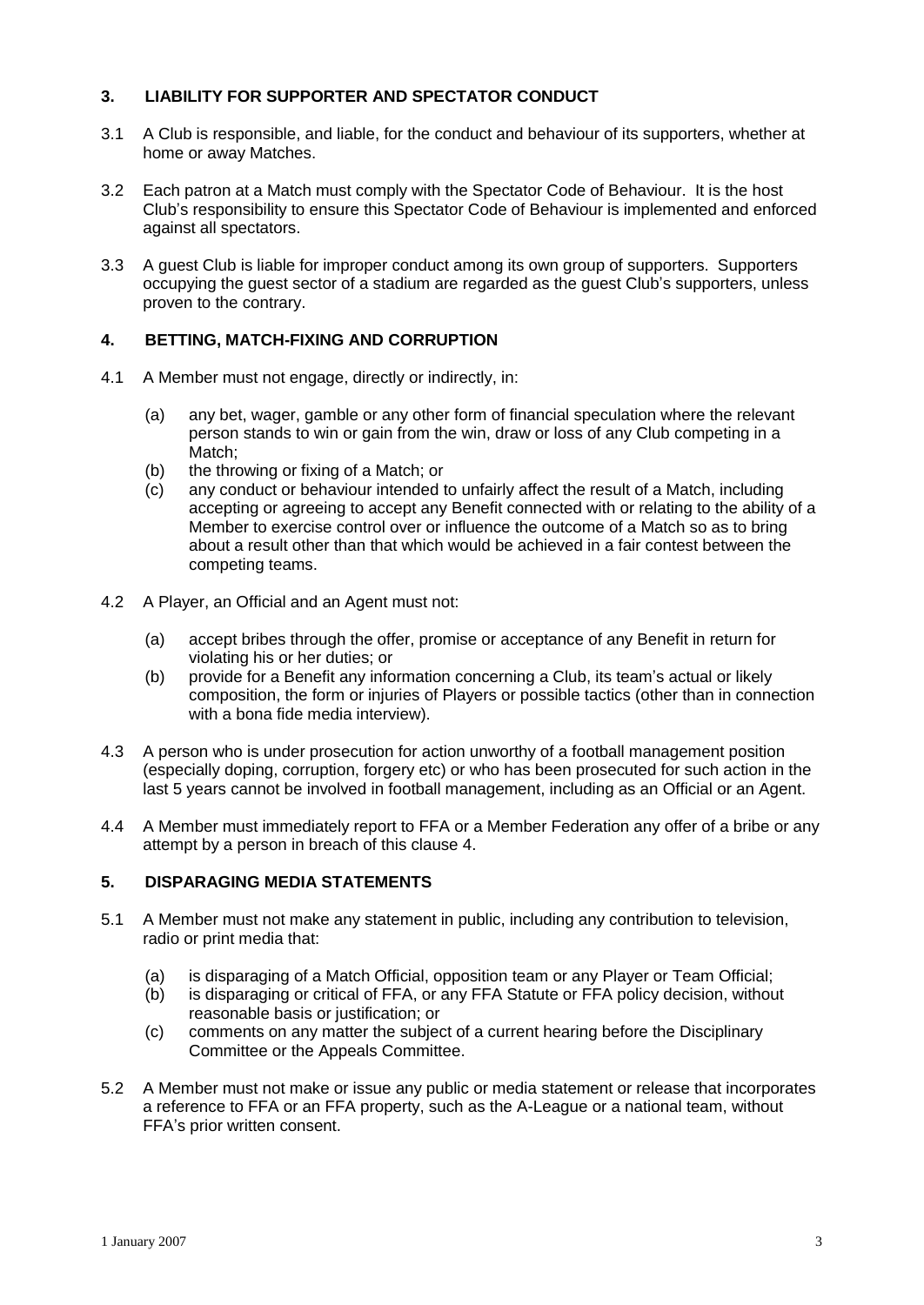## **6. RESPONSIBILITIES OF PROFESSIONAL AND REPRESENTATIVE PLAYERS**

- 6.1 Professional Players and Representative Players are the public face of football in Australia and so their behaviour is subject to greater scrutiny. Accordingly, a Professional Player and a Representative Player must:
	- (a) at all times behave in a manner that promotes and upholds the highest standards of integrity, dignity and professionalism;
	- (b) comply with any team protocol and procedures, including in relation to alcohol, curfews and inappropriate relationships; and
	- (c) not act in a manner contrary to the best interests of the team.
- 6.2 A Club may discipline its Professional Players or Representative Player in relation to behaviour that relative terms of the second sector that committed the Committee of the Club may discipline its Professional Players or Representative Player in relation to behaviour that relates only to that Player's emplo including:
	- (a) unexplained absence from a Match or official training session or team meeting;
	- (b) failure to wear designated clothing to a team promotion or activity;
	- (c) conflicting sponsor brand visible during a team promotion or activity; and
	- (d) behaviour that brings the Club into Disrepute, including inappropriate behaviour in public (such as a nightclub brawl).
- 6.3 A Club may impose disciplinary sanctions on a Professional Player in accordance with Part V of the FFA Statutes subject to the following maximum sanctions: of the FFA Statutes subject to the following maximum sanctions:<br>(a) imposition of a fine not exceeding 50% of 1 week's remuneration (being the Annual
	- on a statute statute care in the morning manimum same form.<br>Imposition of a fine not exceeding 50% of 1 week's remuneration (being the Annual<br>Salary paid for the most recent week and Match Payments for the Player's most re Match);
	- (b) suspension up to a maximum of 2 Matches; or
	- (c) termination of a Standard Player Contract (provided that the Club has already enforced sanctions against the Player on at least 3 separate occasions).
- 6.4 A Club may impose disciplinary sanctions on a Representative Player in accordance with Part V of the FFA Statutes subject to the following maximum sanctions:
	- (a) no imposition of a fine;
	- (b) suspension up to a maximum of 2 Matches; or
	- (c) expulsion from the representative team (provided that the Club has already enforced sanctions against the Player on at least 3 separate occasions).

## **7. NOTICE AND DISCIPLINARY SANCTIONS**

- 7.1 A Football Administrator may enforce the terms of this Code and invoke the sanctions only if it has given the party alleged to have infringed this Code:
	- (a) reasonable details of the alleged infringement;
	- (b) notice of possible sanctions; and
	- (c) the opportunity to be heard in relation to relation to the issues of infringement and sanction.
- 7.2 The scope and implementation of disciplinary sanctions is as specified in Part V of the FFA Statutes.
- 7.3 The imposition of a sanction is immediate or as otherwise notified by the party imposing the sanction.
- 7.4 If a Member disputes the sanction or purported action taken under this Code, that party may appeal in accordance with the Grievance Resolution Regulations provided that it does so within 7 business days of notice of the sanction.